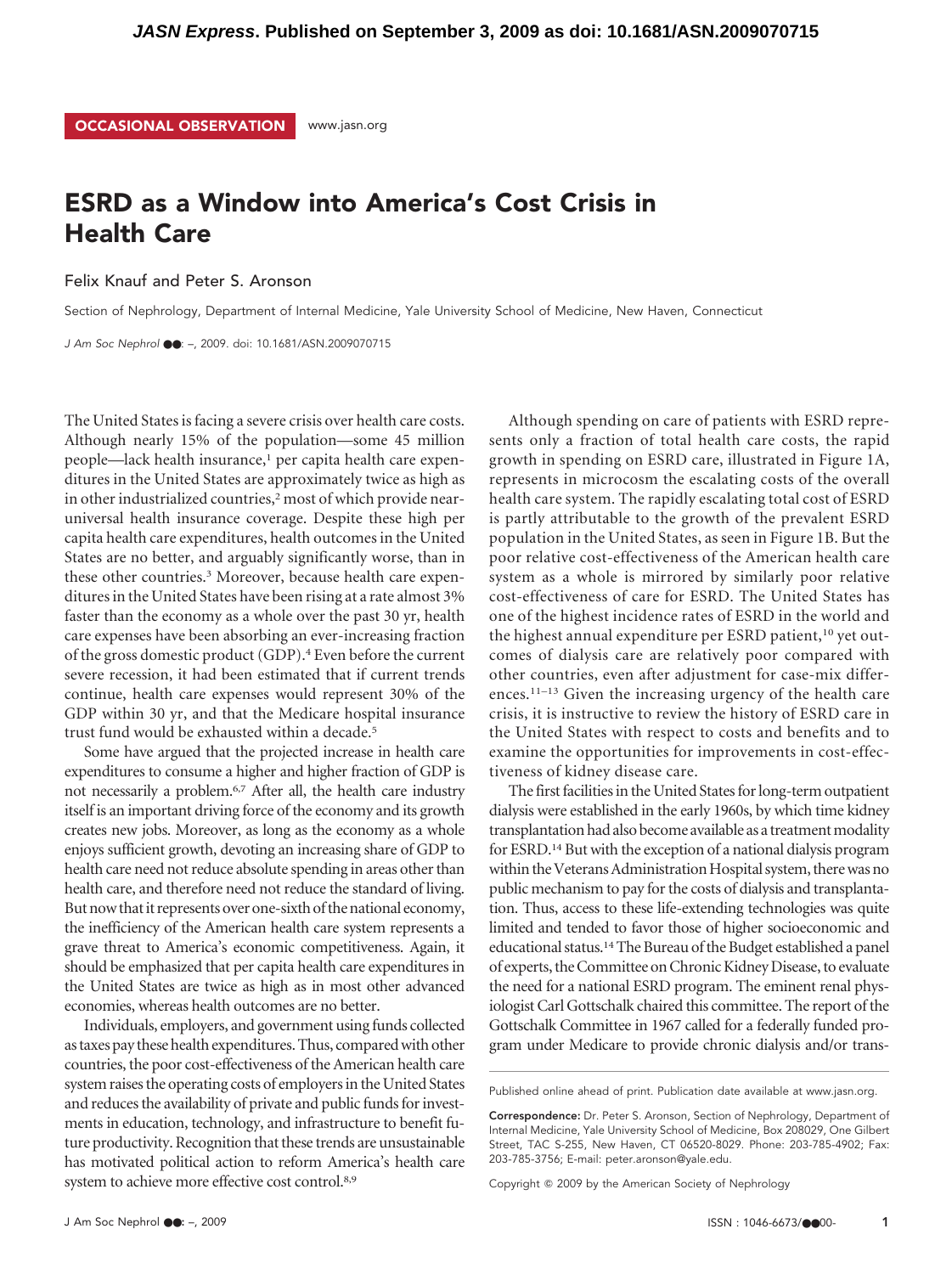

Figure 1. Rising cost of ESRD care in the United Stated is largely attributable to the growth of the prevalent ESRD population. (A) ESRD spending by payor.16 (B) Projected growth of prevalent dialysis and transplant populations in the United States.16

plantation services to all Americansin need of such care regardless of age or ability to pay.15 In 1972, the Medicare law was finally amended so that patients with ESRD were eligible for Medicare coverage. Patients with ESRD were defined as disabled by their chronic illness so they would qualify for Medicare independent of age.14 The Medicare ESRD Program then began operation in 1973, in essence providing near-universal catastrophic health insurance coverage for a single category of disease, renal failure.

As might be expected for a group convened by the Bureau of the Budget, the Gottschalk Committee devoted considerable effort to predicting the costs and benefits of the proposed ESRD care program. It is interesting to compare and contrast the key assumptions and predictions of the Gottschalk Committee with the Medicare ESRD Program as it functions today.

The Gottschalk Committee assumed that dialysis services would largely be limited to otherwise healthy patients under age 54 who were free of other severe illnesses, such as advanced cardiovascular disease.15Thus, they assumed only about one in five patients with ESRD would be "medically suitable" candidates for dialysis and transplantation.<sup>15</sup> On the basis of these assumptions, the committee predicted that the number of new patients per year suitable for dialysis would be less than 40 patients per million population.

Currently, as seen in Figure 2, the incidence rate for ESRD care is approximately 400 per million population, and the fastest growing subgroup of patients entering dialysis care represents those over 75 yr of age. Indeed, the median age of patients initiating treatment for ESRD is now over 64.16 Moreover, comorbidities among patients with ESRD are the norm rather than the exception. Among octogenarians and nonagenarians initiated on dialysis, almost half are suffering from congestive heart failure and one-third from diabetes mellitus or ischemic heart disease. More than four comorbid conditions are present in one-third of such patients.17 Broader access to ESRD therapy for older adults and for those with comorbid conditions has contributed greatly to the far higher incident and prevalent ESRD populations than predicted by the Gottschalk Committee. Although a component of the increased incidence of ESRD is attributable to the increasing prevalence of kidney disease because of diabetes,<sup>18</sup> the ESRD population in the United States has grown much faster over the past 30 yr than is attributable to changes in prevalence of chronic kidney disease (CKD) or risk factors for renal failure.19 Thus, an important additional factor contributing to the increasing incidence and prevalence of ESRD care in the United States is progressive liberalization of criteria for initiation of dialysis or transplantation.19 Of interest in this regard, there has been a dramatic increase over the past decade in the frequency of patients initiating dialysis with estimated GFR values above 10 ml/min/ 1.73 m<sup>2</sup>.<sup>20</sup> For example, between 1995

and 2006 the fraction of patients starting dialysis with estimated GFR of 10 to 14.9 ml/min grew from 15% to 30%, and those starting dialysis with estimated GFR more than 15 ml/min increased from 4% to 15%.20 These trends were even more pronounced in the elderly.17 Despite the absence of evidence of benefit, this trend toward early dialysis increased the incidence and prevalence of care for ESRD.21

The overall cost of care for ESRD depends not only on the incidence and prevalence of ESRD patients, but also the health care cost per ESRD patient. As mentioned above, the fraction of dialysis patients who are elderly and have major comorbid conditions is rapidly rising. But chronic dialysis is far less cost-effective in the case of the elderly with multiple comorbidities. For example, as shown in Figure 3, annual per person Medicare expenditures are greater the older the patient, and costs are twice as high for those with both diabetes and congestive heart failure than for those without these comorbidities. Moreover, as compared with the cost-benefit analysis of the Gottschalk Committee that estimated that the average increase in life expectancy from chronic hemodialysis would be 9 yr, the life expectancy of the elderly receiving chronic dialysis is very poor. In particular, the 1-yr mortality rate for octogenarians and nonagenarians starting dialysis is almost 50%, and the median survival for patients greater than 85 yr is less than 1 yr.17 Clinical characteristics associated with an increased risk of death are older age, nonambulatory status, and higher number of comorbid conditions.<sup>17</sup> Indeed, in certain subgroups of patients it is questionable whether dialysis improves quantity and quality of life at all.

One recent study reported the survival advantage of dialysis compared with conservative management is only minimal in patients 75 yr of age and older who have CKD stage V and either ischemic heart disease or high comorbidity scores.<sup>22</sup> Another study found in high-risk, medically compromised patients with ESRD that the initiation of dialysis had little effect on survival but increased the chance of dying in the hospital rather than in the community.23Whereas the Gottschalk Committee assumed ESRD care would be limited to patients who would benefit in terms of extension of life of high quality, phy-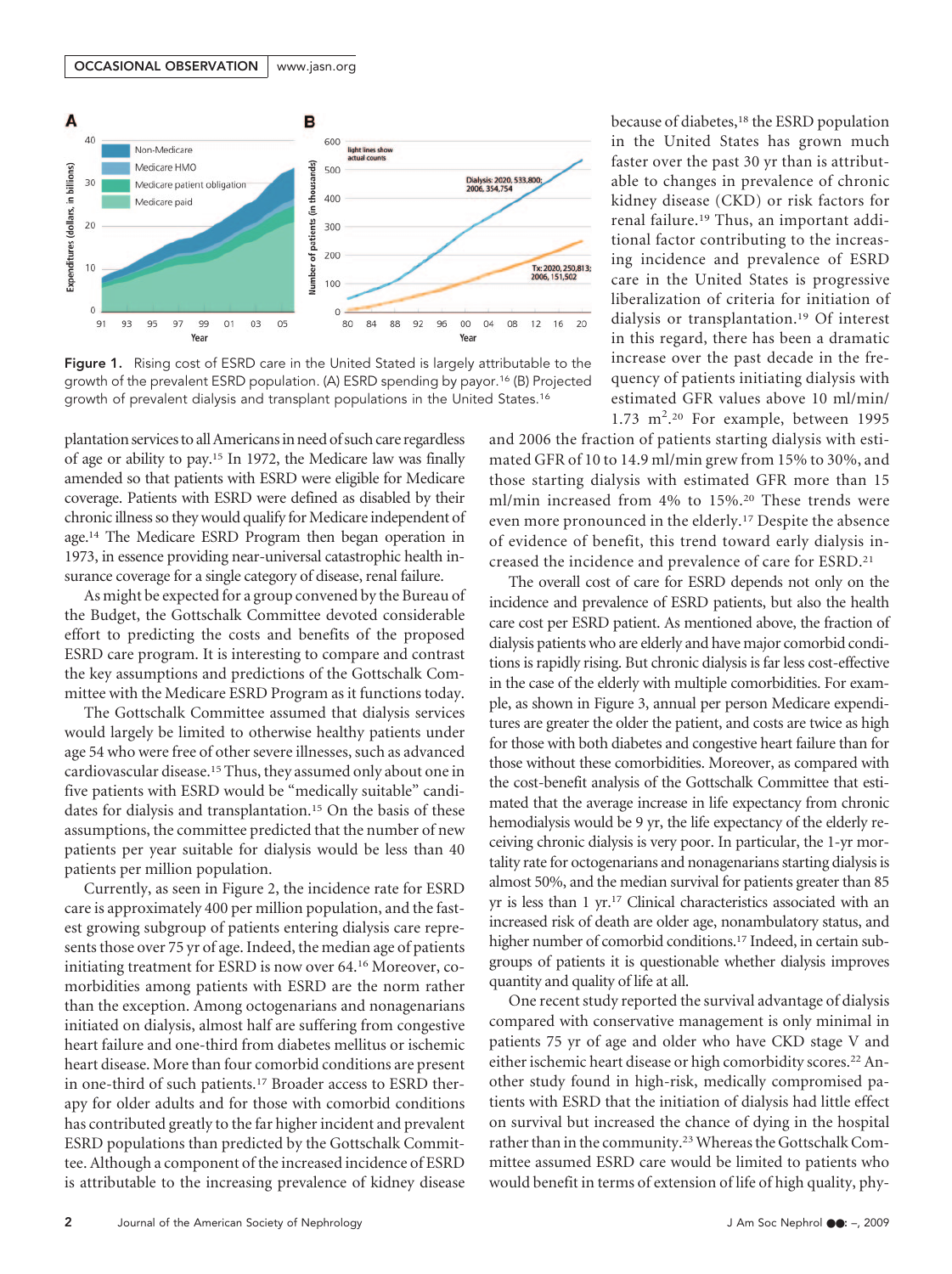

Figure 2. The fastest growing subgroup of patients starting dialysis care is the elderly. (A) Incident counts<sup>16</sup> and (B) adjusted rates of ESRD patients in the United States.<sup>16</sup>



Figure 3. Cost of dialysis care increases with age and number of comorbidities. (A) Annualized actual and predicted payments for dialysis patients with ESRD only for different age groups<sup>16</sup> and (B) for patients with ESRD, diabetes, and congestive heart failure.16

sicians are often willing to provide dialysis care to patients with greatly diminished quality of life. For example, a survey of nephrologists found that almost half would be willing to continue dialysis in a patient who develops permanent and severe dementia.24

What can be done to reduce the rate of rise of the cost of ESRD in the United States and improve its cost-effectiveness? The principal cost-control measure up to now has been simply to steadily decrease the reimbursement rate per dialysis treatment as expressed in constant dollars.25 The net effect has been to spur the development of a highly consolidated for-profit industry capable of generating volume-based cost-efficiencies for outpatient dialysis.25 Dialysis providers are not at financial risk for the high health care costs generated by dialysis patients with multiple comorbidities who require extensive medical services and frequent hospitalization. Thus, the current model of ESRD care in the United States arguably incentivizes the provision of chronic dialysis services to as many patients as possible, including those with high health care costs above and beyond the direct cost of dialysis itself.

Of course, the most effective strategy to improve health outcomes and limit the need for expensive ESRD care is to reduce the incidence of ESRD. Here too, the Medicare program for ESRD represents in microcosm a major deficiency of our current health care system, namely the lack of universal insurance coverage for primary care and earlystage disease management. Thus, although Medicare provides near-universal catastrophic insurance for dialysis and transplantation, it does not provide payment for screening of patients at high risk for development of kidney disease, or for treatment of hypertension and use of angiotensin converting enzyme inhibitors or angiotensin II receptor antagonists in patients identified with CKD. Indeed, uninsured patients with CKD are at increased risk for renal progression but are less likely to receive recommended interventions known to slow this progression.26

Provision of near-universal health insurance is a key feature of current proposals for health care reform in the United States. But providing insurance coverage for primary care and early-stage disease management will not necessarily increase their availability, especially if financial incentives continue to more highly reward procedures and treatment of severe illness. Specifically with regard to kidney disease, there are major structural and organizational barriers that will need to be overcome to provide effective screening of high-risk patient groups, and then to provide coordinated

disease management to delay if not prevent ESRD in patients identified with early stages of CKD.27

For patients who do progress to ESRD, it is important that ESRD care be as cost-effective as possible. The Gottschalk Committee recognized transplantation as being more cost-effective than chronic dialysis,<sup>15</sup> and this remains the case today,16 as illustrated in Figure 4. Although transplantation is clearly the preferred modality for treatment of ESRD, its utilization is limited primarily by the availability of donor organs. Strategies to increase the supply of kidneys by using expanded criteria donors, systematic programs to improve consent rates, increased donation after cardiac death, and paired living donor kidney donation are important efforts to fight the organ shortage.28,29 In addition, the enormous benefits of transplantation with regard to outcomes and cost have led to proposals for development of a regulated system of compensation for organ donation.29,30 It should be noted that kidney transplant recipients currently lose Medicare coverage for immunosuppressive drugs 3 yr after transplantation whereas extended coverage would likely result in better transplant outcomes and be costeffective at the same time.<sup>31</sup>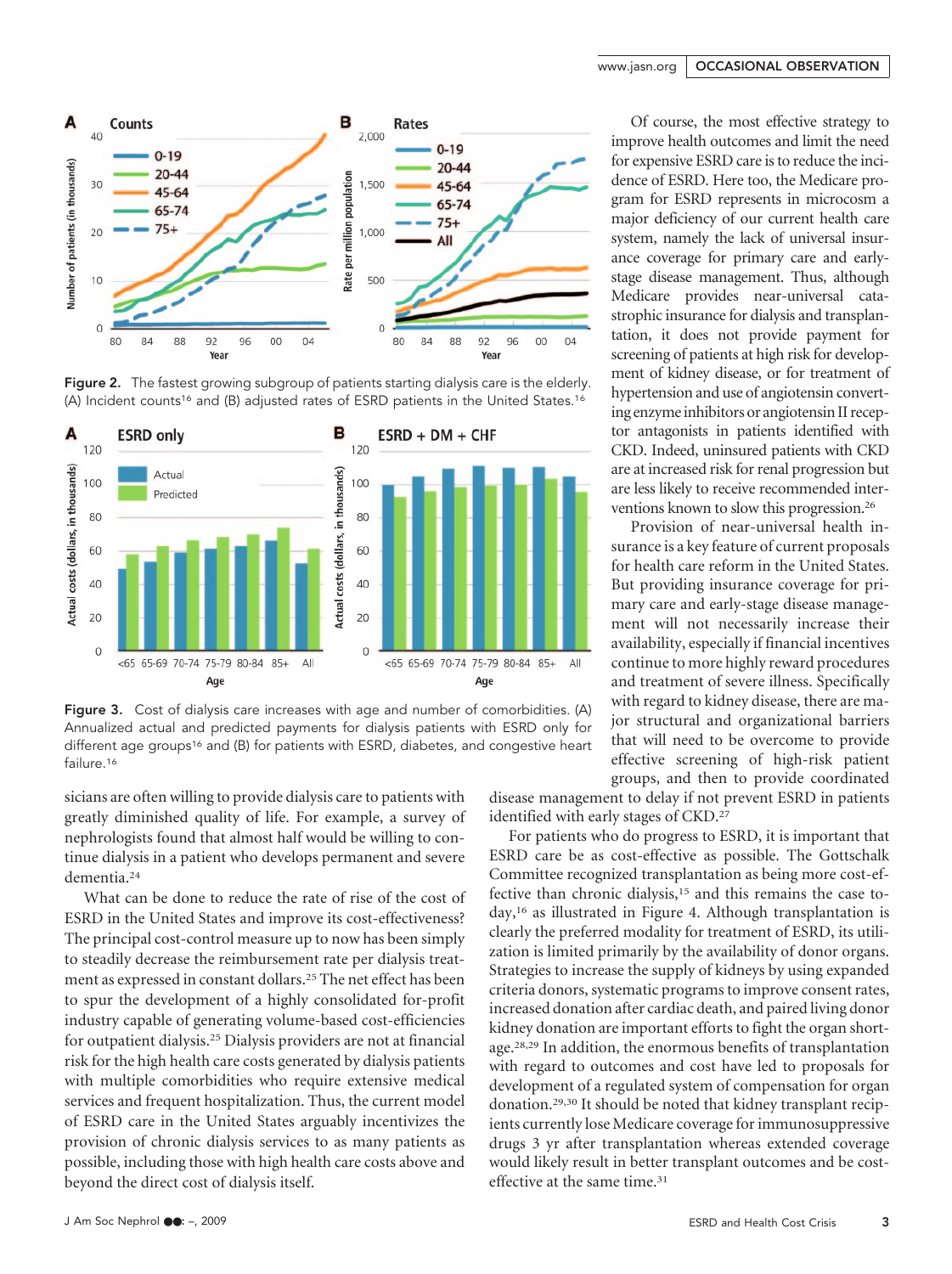

Figure 4. Total Medicare expenditures per person per year vary depending on the modality of renal replacement therapy. Kidney transplantation is by far the most cost-effective modality, followed by peritoneal dialysis. In-center hemodialysis is the least costeffective renal replacement modality.16

Although in-center hemodialysis remains by far the most common renal replacement modality in the United States, peritoneal dialysis is less costly, as also shown in Figure 4.16 Even after accounting for such factors as patient selection, there is general agreement that peritoneal dialysis is more costeffective than in-center hemodialysis.32–34 Accordingly, utilization of peritoneal dialysis as an alternative to in-center hemodialysis should be maximized. A shift from in-center hemodialysis to home-based hemodialysis is another potential strategy to enhance the cost-effectiveness of ESRD care.35 Furthermore, as discussed above, the recent trend of initiating dialysis at higher GFR should be re-evaluated as potentially leading to overutilization of resources with no outcome benefit.36,37

In principle, the cost-effectiveness of care for ESRD could be improved by limiting care of patient subgroups with exceptionally high cost in relation to benefit. In 2000, the Renal Physician Association and American Society of Nephrology issued guidelines for shared medical decision-making by patient and physician regarding the appropriate initiation of and withdrawal from dialysis, but there was no consideration of cost.38 An example of an attempt to factor cost into medical decision-making is the establishment in Britain of an independent agency to assess the incremental cost-effectiveness ratio, or the cost per quality-adjusted life-year (QALY), gained through use of new medications and treatments.<sup>39</sup> These assessments are used to determine which new treatments are recommended for coverage by the National Health Service, with the goal of restricting care to those treatments for which the incremental cost-effectiveness ratio is less than an arbitrary maximal value of approximately \$50,000/QALY. The problem of applying such a methodology to ESRD care is that the incremental cost/QALY varies widely among patient subgroups, as discussed earlier with reference to Figure 3.

Assigning individual patients to subgroups for estimation of cost-effectiveness ratios would be difficult at best, and such a scheme for strict rationing of care would almost certainly be politically unacceptable in the United States. Nevertheless, as noted above, there are patient subgroups, such as the frail elderly with severe comorbidities, for whom dialysis may not prolong life and instead may reduce the quality of life.22 For these patients, the management of end-of-life is often done poorly and there is a need to increase awareness of palliative care in managing ESRD.40,41 A survey of nephrology fellows indicates few thought themselves prepared to provide end-oflife care and most fellowship programs do not offer this training.42 Accordingly, training of nephrologists in palliative care should be enhanced to provide optimal end-of-life care while at the same time avoiding overutilization of dialysis in patients for whom there is little or no benefit.

Limiting the need for chronic dialysis also requires better preventive and therapeutic approaches to reduce the incidence of CKD and ESRD. Expansion of health services research in kidney disease is needed to address not only comparative effectiveness but also cost-effectiveness of preventive and therapeutic strategies in different subgroups of patients. However, such expansion of health services research should parallel growth of basic research on underlying disease mechanisms. One can look forward to the day that dialysis machines will be considered a costly halfway technology of the past like the iron lung. As has been argued in these pages previously,<sup>6</sup> although we can seek to deploy halfway technologies like dialysis with greater cost-effectiveness, only basic research on disease mechanisms can lead to discovery of the nephrologic analogues of polio vaccine that will completely rid us of halfway technology. It is therefore critically important to expand federal support for both health services and basic research on kidney disease because together they offer the best hope to improve health outcomes while enhancing the cost-effectiveness of the health care system.

## **DISCLOSURES**

None.

## **REFERENCES**

- 1. *Income, Poverty, and Health Insurance Coverage in the United States: 2006.* Available at http://www.census.gov/hhes/www/hlthins/hlthin06. html. Accessed August 10, 2009
- 2. Davis K: Slowing the growth of health care costs—Learning from international experience. *N Engl J Med* 359: 1751–1755, 2008
- 3. Public Policy Committee of the American College of Physicians, Ginsburg JA, Doherty RB, Ralston JF Jr, Senkeeto N, Cooke M, Cutler C, Fleming DA, Freeman BP, Gluckman RA, Liebow M, McLean RM, Musana KA, Nichols PM, Purtle MW, Reynolds PP, Weaver KM, Dale DC, Levine JS, Stubbs JW: Achieving a high-performance health care system with universal access: What the United States can learn from other countries. *Ann Intern Med* 148: 55–75, 2008
- 4. Fuchs VR: Three "inconvenient truths" about health care. *N Engl J Med* 359: 1749 –1751, 2008
- 5. Van de Water PN: Medicare finances: Findings of the 2008 Trustees Report. *Medicare Brief* 18: 1–7, 2008